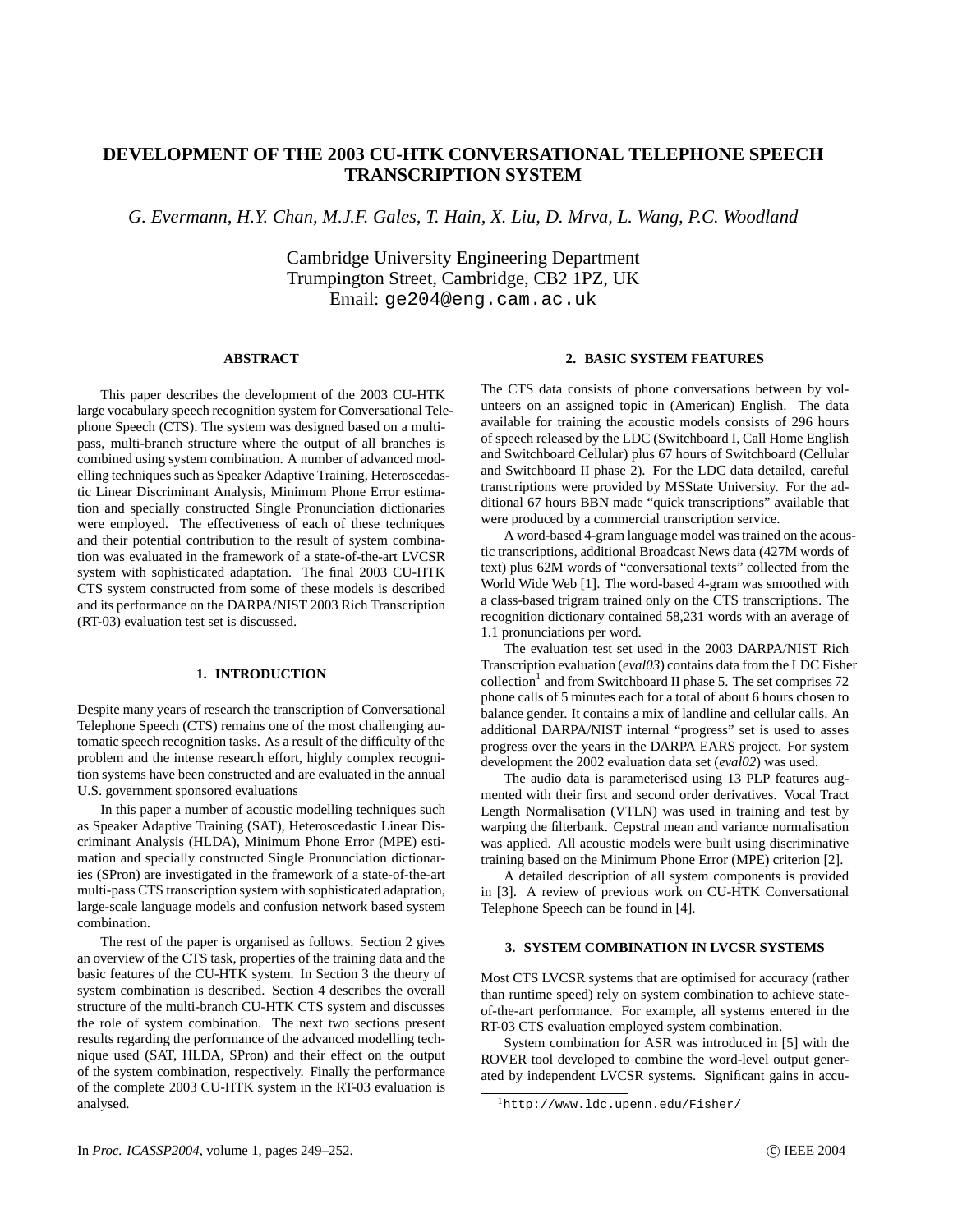racy were achieved by combining the outputs of different participants in the evaluations. Starting with [6] participants employed hypothesis combination inside their systems.

ROVER operates by aligning the word sequences generated by the different systems based on a Levenshtein distance metric. The resulting word graph consists of a series for arc sets where each arc in a set represents a hypothesis from one of the systems (either a word or "-" representing a deletion). One of the words is selected either using simple voting or based on confidence scores assigned to the words by the different systems.

An extension of the basic ROVER approach is Confusion Network Combination (CNC) [8] which uses Confusion Networks [7] instead of 1-best hypotheses as input for the combination process. Each confusion set (or "sausage") contains the most likely competing word hypotheses from one system with associated posterior probabilities. Instead of aligning sequences of words as in ROVER, in CNC sequences of confusion sets are aligned. Based on the alignment the decision makes use of the full posterior distributions by summing the posteriors generated by the systems.

To maximise the effectiveness of system combination the systems to be combined should ideally have similar, low error rates but exhibit significantly different error patterns. Empirical evidence shows that the most effective way to produce such complementary systems is to built the models totally independently in separate research groups using different software and different training procedures. This has been demonstrated by NIST in postevaluation experiments [5] where substantial improvements were achieved by combining the submissions from all the participants. Alas, this is not really feasible for normal systems.

#### **4. HIGH-LEVEL SYSTEM STRUCTURE**

The CU-HTK CTS systems consists of two main stages: lattice generation with adapted models and lattice rescoring in multiple branches. The aim of the lattice generation is twofold. Firstly, it provides large high-quality lattices that restrict the search space in the subsequent rescoring stage. Secondly, it provides supervision information for 1-best and lattice-based adaptation in each of the branches of the rescoring stage.



**Fig. 1**. Structure of the lattice generation stage

The audio data is segmented using a GMM-based procedure [9]. The actual lattice generation is performed with three full decoding passes. The first pass (P1) generates a transcription (using MPE HLDA trained triphones and the word 4-gram LM). This initial transcription is used to choose a VTLN warp factor for each conversation side. The second pass (P2) uses MPE VTLN HLDA triphones with the same LM to create small lattices for use in lattice MLLR [10] in the next pass. P3 uses the same models as P2 adapted using lattice MLLR (1 transform each for speech and silence). Large word lattices are generated with the word 4-gram LM interpolated with the class trigram.



**Fig. 2**. Generic structure of lattice rescoring stage

The aim of the lattice rescoring stage is to generate hypotheses using a number of different acoustic models. For a schematic view of this stage see Figure 2. It consists of a number of branches each split into a triphone and a quinphone part. Each branch corresponds to a particular model building technique (e.g. SAT). All models are cross-word context-dependent  $(\pm 1)$  phone for the triphones,  $\pm 2$  for the quinphones) and the triphones are positionindependent while the quinphones use word-boundary position information in the decision-tree state clustering. In each branch the triphones are adapted using a full-variance transform and up to 4 speech MLLR transforms. These transforms are estimated in a lattice-based framework that relies on model-marked lattices, which are generated for each branch using the respective triphones adapted with global 1-best MLLR. The 1-best supervision is taken from the output of the lattice generation stage.

The large rescoring lattices produced in the first stage are then rescored with the adapted triphones and new lattices are generated on output. These lattices are then converted into confusion networks [7] which provide a compact representation of the most likely alternative word hypotheses as input for the system combination. A 1-best minimum word error hypothesis is also extracted from the confusion networks for us in the quinphone rescoring part.

In the quinphone part only 1-best global MLLR and full-variance transforms are estimated. Again the adapted models are used to rescore the original rescoring lattices generating output lattices and then confusion networks.

All the confusion networks generated (2 from each branch) serve as input to the system combination based on CNC.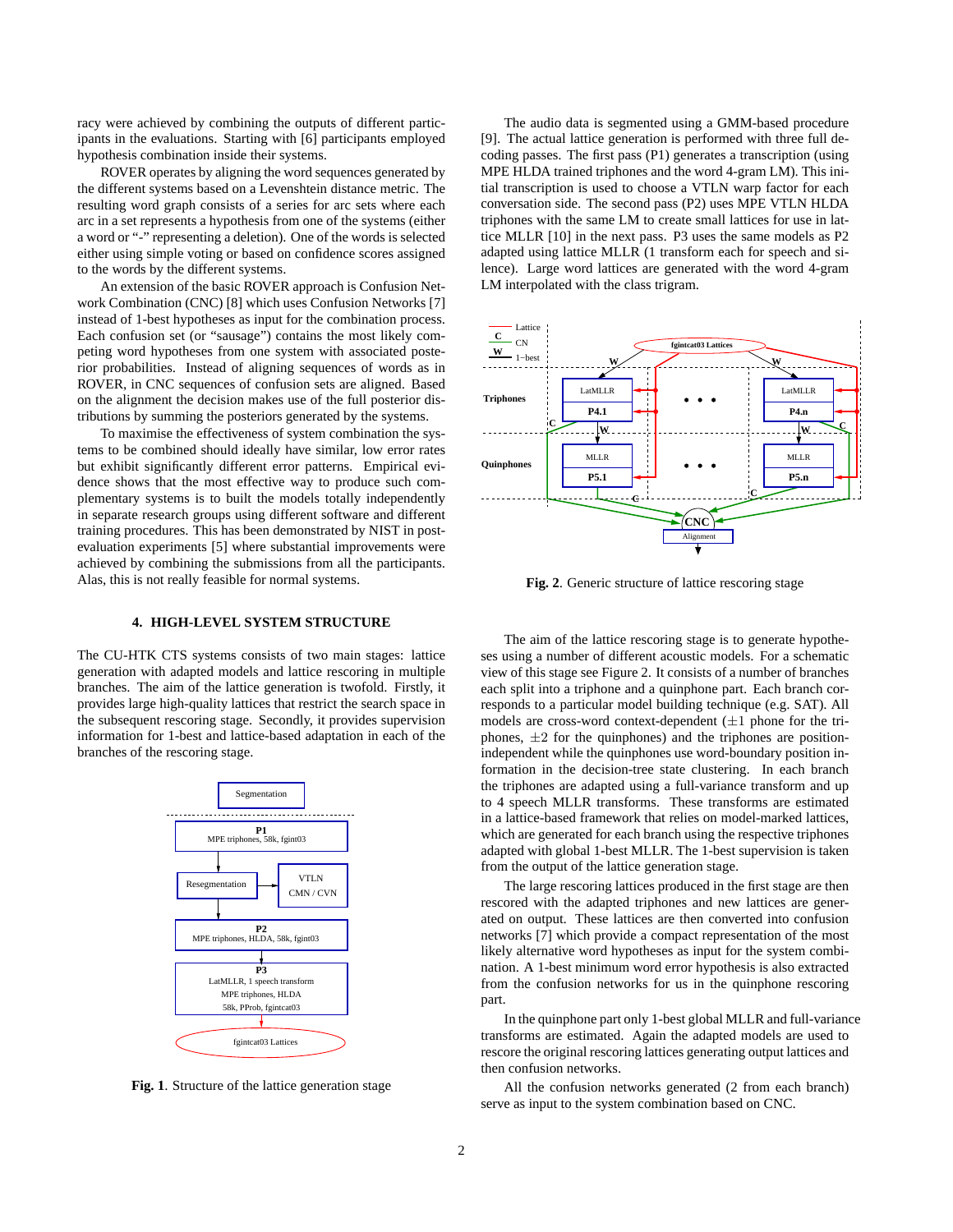#### **5. PERFORMANCE OF MODELLING TECHNIQUES**

In this section the performance gains achieved by a number of advanced modelling techniques are illustrated in the context of a system based on the structure introduced above. All experiments were performed on the eval02 data set with automatic segmentations.

|                | purpose              | <b>WER</b> |
|----------------|----------------------|------------|
| P <sub>1</sub> | supervision for VTLN | 34.2       |
| P <sub>2</sub> | supervision for MLLR | 28.4       |
| P3             | lattice generation   | 24.8       |

**Table 1**. %WER on eval02 for lattice generation stage

Table 1 shows the error rates of the three passes of the lattice generation stage. The gain from performing VTLN is very substantial on this task (5.8% absolute). The difference between the accuracy of P3 and P2 (3.6% abs.) is the result of performing global MLLR adaptation, using pronunciation probabilities, smoothing the LM with the class trigram and wider pruning beams.

In the lattice rescoring stage a number of modelling techniques were employed. These were

- **SAT** Speaker Adaptive training using constrained MLLR transforms estimated and fixed before MPE re-estimation (details in [11]).
- **HLDA** Heteroscedastic Linear Discriminant Analysis. The PLP features were augmented with third order derivatives and projected down to 39 dimensions (details in [12]).
- **SPron** Based on the multiple pronunciation dictionary and alignment of the training data a single pronunciation was selected for each word using a probabilistic model [13].

Based on these techniques triphone and quinphone models for four branches were trained using MPE on VTLN warped features:

# **A:** SAT HLDA **B:** HLDA **C:** SPron HLDA **D:** non-HLDA

The triphone models in branch B correspond to the set used in the lattice generation stage. The performance of each of the resulting 8 model sets before and after confusion network decoding is shown in Table 2

|                   |               | Viterbi | $+CN$             |
|-------------------|---------------|---------|-------------------|
| P4.A              | SAT tri       | 23.4    | 23.0              |
| P4.B              | HLDA tri      | 23.9    | 23.6              |
| P4.C              | SPron tri     | 23.4    | 23.4              |
| P4.D              | non-HLDA tri  | 25.7    | 24.8              |
| P5.A              | SAT quin      | 23.8    | $\overline{23.0}$ |
| P5.B              | HLDA quin     | 24.1    | 23.5              |
| P5.C              | SPron quin    | 23.9    | 23.3              |
| P <sub>5</sub> .D | non-HLDA quin | 26.0    | 24.6              |

**Table 2**. %WER on eval02 for individual models

The use of HLDA gives a significant gain (branch B vs. D) of 1.8% and 1.9% abs. for triphones and quinphones, respectively. However, HLDA reduces the benefit of CN-decoding (tri: 0.3/0.9; quin: 0.6/1.4), since the HLDA transform significantly changes the range of acoustic scores and thus affects the distribution of posteriors that are combined.

Both SAT and SPron consistently outperform the basic HLDA model set with improvements of 0.5% for triphones and about 0.3% for quinphones. The use of CN-decoding seems to be less effective if SPron dictionaries are used (particularly for P4). CNdecoding sums the posteriors of multiple pronunciations of a word, but in the SPron case the gain from this effect will be reduced.

In general the gains from CN decoding are smaller in the triphone pass, this is assumed to be a result of using lattice MLLR with multiple transforms which distorts the posterior distributions.

## **6. CHOOSING MODEL SETS FOR COMBINATION**

For the integration in the full system it is not only the absolute performance of the individual models that is relevant but also the extent to which the outputs are complementary and thus effective in system combination. The results of pairwise system combination for each pair of triphone systems are given in Table 3. The best result is achieved by combining the two best single systems (SAT and SPron), closely followed by the combination of the best and the worst performing system (SAT and non-HLDA). It is surprising how effective the combination of the non-HLDA system with any of the three HLDA systems is despite the fact that its word error rate is 1.8% absolute below the SAT system's.

| System $(P4)$ |            |             | $\mathcal{C}$ |          |
|---------------|------------|-------------|---------------|----------|
|               | <b>SAT</b> | <b>HLDA</b> | <b>SPron</b>  | non-HLDA |
|               | 23.0       | 23.6        | 23.4          | 24.8     |
| $+A$          |            | 23.1        | 22.6          | 22.7     |
| $+{\bf B}$    |            |             | 22.9          | 23.3     |
| $+C$          |            |             |               | 22.8     |

**Table 3**. %WER of individual triphone systems and pairwise combination on eval02 after lattice-MLLR/FV and CN

Instead of just combining pairs of systems, three systems can be used to improve performance further as shown in Table 4 which give results for all triphone 3-way combinations and the full 4-way combination for comparison. The best combination uses the SAT, SPron and non-HLDA branches (A+C+D).

| Systems $(P4)$ | WER  |
|----------------|------|
| $A+B+C$        | 22.7 |
| $A+B+D$        | 22.8 |
| $A+C+D$        | 22.4 |
| $B+C+D$        | 22.7 |
| $A+B+C+D$      | 22.6 |

**Table 4**. %WER 3-way combination of triphone systems (eval02)

The inclusion of the quinphone model output results in a further performance improvement. The result of combining triphone and quinphone outputs is shown in Table 5 for the three branches most effective in combination at the triphone levels. The combination of all four branches, corresponding to 8-way combination, is given for comparison.

Based on the combination results shown in Table 5 it was decided to use the SAT, SPron and non-HLDA branches in the final 2003 CU-HTK systems leading to 6-way system combination. Figure 3 shows the resulting structure of the lattice rescoring stage.